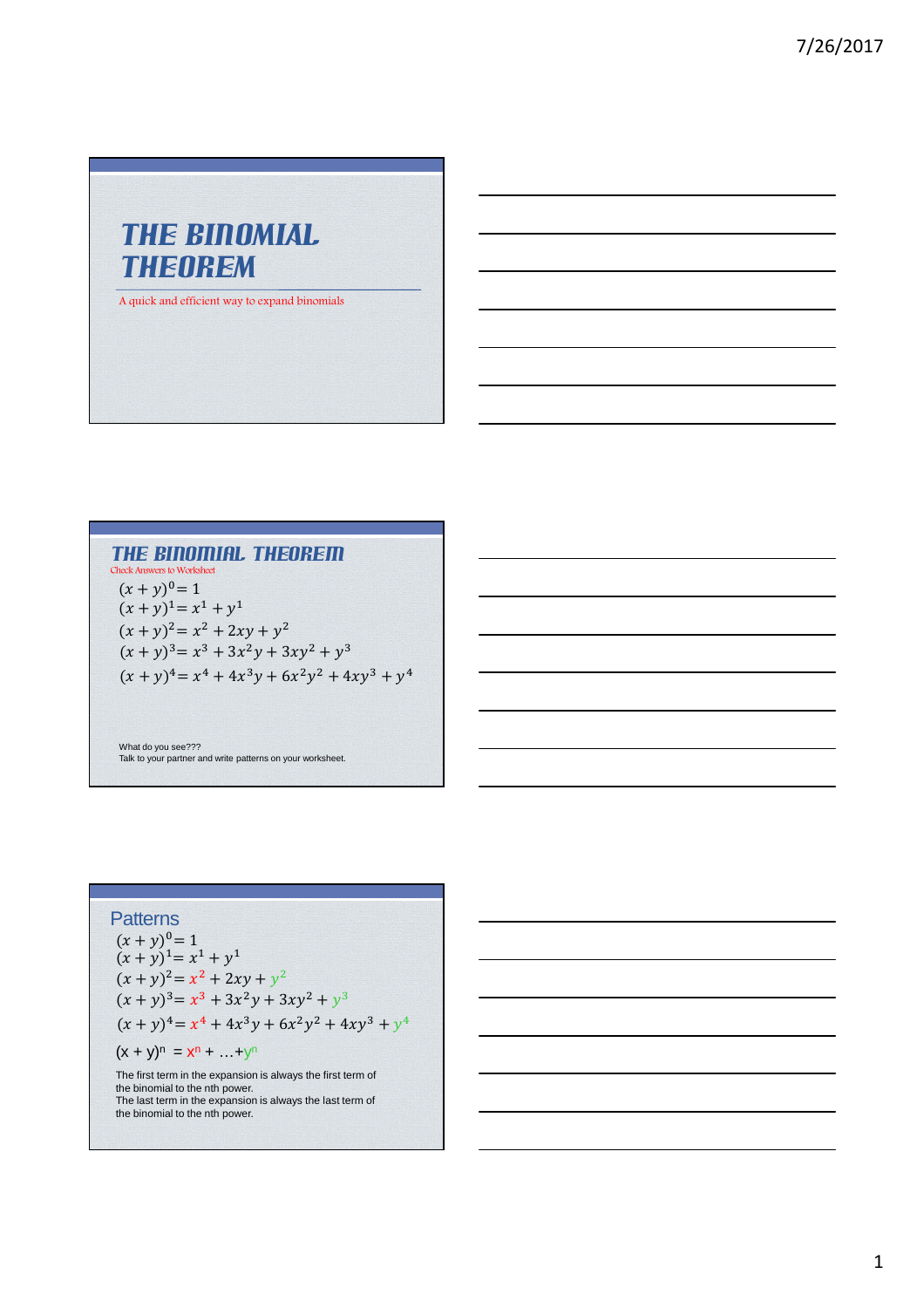**Patterns**  $(x + y)^2 = x^2 + 2xy + y^2$  $(x + y)^3 = x^3 + 3x^2y + 3xy^2 + y^3$  $(x + y)^4 = x^4 + 4x^3y + 6x^2y^2 + 4xy^3 + y^4$  $(x + y)^{1} = x^{1} + y^{1}$  $(x + y)^0 = 1$ 

The sum of the exponents in any term of the expansion is equal to the exponent to which the binomial is raised.

**Patterns**  $(x + y)^2 = x^2 + 2xy + y^2$  $(x + y)^3 = x^3 + 3x^2y + 3xy^2 + y^3$  $(x + y)^4 = x^4 + 4x^3y + 6x^2y^2 + 4xy^3 + y^4$  $(x + y)^1 = x^1 + y^1$  $(x + y)^0 = 1$ 

The powers of the first term in the binomial start at n and decrease to 0 through the expansion.

**Patterns**  $(x + y)^2 = x^2 + 2xy + y^2$  $(x + y)^3 = x^3 + 3x^2y + 3xy^2 + y^3$  $(x + y)^4 = x^4 + 4x^3y + 6x^2y^2 + 4xy^3 + y^4$  $(x + y)^1 = x^1 + y^1$  $(x + y)^0 = 1$ 

The power of the second term in the binomial begins at 0 and increases to n through the expansion.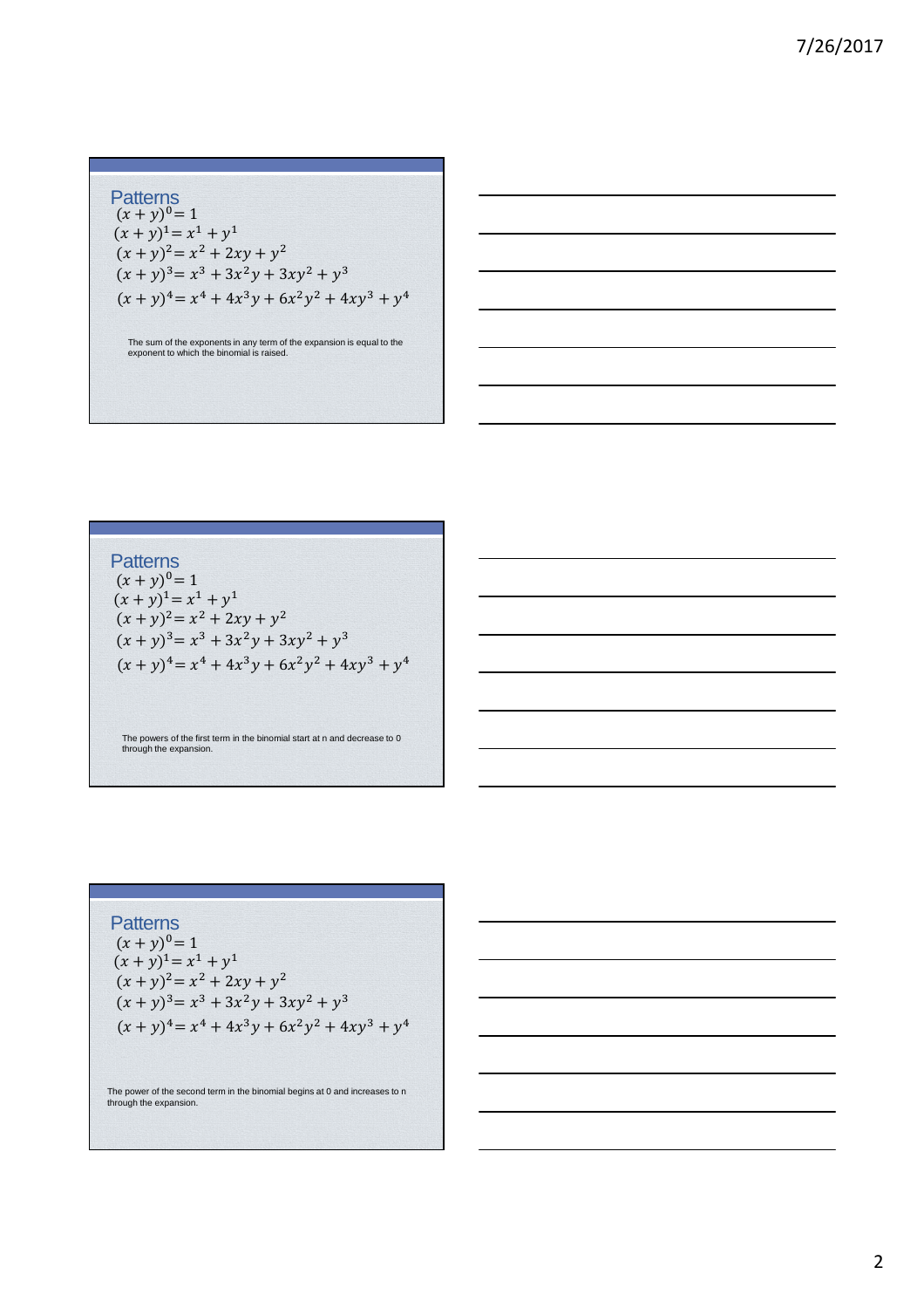```
Patterns – What about the Coefficients?
(x + y)^2 = 1x^2 + 2xy + 1y^2(x + y)^3 = 1x^3 + 3x^2y + 3xy^2 + 1y^3(x + y)^4 = 1x^4 + 4x^3y + 6x^2y^2 + 4xy^3 + 1y^4(x + y)^{1} = 1x^{1} + 1y^{1}(x + y)^0 = 11
                         \begin{array}{cc} 1 & 1 \\ 2 & 1 \end{array}1 \quad 2\begin{array}{cccc} 1 & 3 & 3 & 1 \\ 1 & 4 & 6 & 4 \end{array}6 \t 4 \t 1
```

$$
\begin{array}{|c|c|c|c|c|}\hline \hline \multicolumn{3}{|c|}{\hline} \multicolumn{3}{|c|}{\hline} \multicolumn{3}{|c|}{\hline} \multicolumn{3}{|c|}{\hline} \multicolumn{3}{|c|}{\hline} \multicolumn{3}{|c|}{\hline} \multicolumn{3}{|c|}{\hline} \multicolumn{3}{|c|}{\hline} \multicolumn{3}{|c|}{\hline} \multicolumn{3}{|c|}{\hline} \multicolumn{3}{|c|}{\hline} \multicolumn{3}{|c|}{\hline} \multicolumn{3}{|c|}{\hline} \multicolumn{3}{|c|}{\hline} \multicolumn{3}{|c|}{\hline} \multicolumn{3}{|c|}{\hline} \multicolumn{3}{|c|}{\hline} \multicolumn{3}{|c|}{\hline} \multicolumn{3}{|c|}{\hline} \multicolumn{3}{|c|}{\hline} \multicolumn{3}{|c|}{\hline} \multicolumn{3}{|c|}{\hline} \multicolumn{3}{|c|}{\hline} \multicolumn{3}{|c|}{\hline} \multicolumn{3}{|c|}{\hline} \multicolumn{3}{|c|}{\hline} \multicolumn{3}{|c|}{\hline} \multicolumn{3}{|c|}{\hline} \multicolumn{3}{|c|}{\hline} \multicolumn{3}{|c|}{\hline} \multicolumn{3}{|c|}{\hline} \multicolumn{3}{|c|}{\hline} \multicolumn{3}{|c|}{\hline} \multicolumn{3}{|c|}{\hline} \multicolumn{3}{|c|}{\hline} \multicolumn{3}{|c|}{\hline} \multicolumn{3}{|c|}{\hline} \multicolumn{3}{|c|}{\hline} \multicolumn{3}{|c|}{\hline} \multicolumn{3}{|c|}{\hline} \multicolumn{3}{|c|}{\hline} \multicolumn{3}{|c|}{\hline} \multicolumn{3}{|c|}{\hline} \multicolumn{3}{|c|}{\hline} \multicolumn{3}{|c|}{\hline} \multicolumn{3}{|c|}{\hline} \multicolumn{3}{|c|}{\hline} \multicolumn{3}{|c|}{\hline} \multicolumn{3}{|c|}{\hline} \multic
$$

Pascal's Triangle Row 0 Row 1 Row 2 Row 3 The Second number in each row tells you the row number. This number should match the exponent n in the expansion (x + y)<sup>n</sup>

| Coefficients                                                  | 1                    |                                                    |    |   |   |
|---------------------------------------------------------------|----------------------|----------------------------------------------------|----|---|---|
| 1                                                             | The numbers in row n |                                                    |    |   |   |
| 1                                                             | 1                    | become the coefficients in the binomial expansion. |    |   |   |
| 1                                                             | 2                    | 1                                                  |    |   |   |
| 1                                                             | 3                    | 3                                                  | 1  |   |   |
| 1                                                             | 4                    | 6                                                  | 4  | 1 |   |
| 1                                                             | 5                    | 10                                                 | 10 | 5 | 1 |
| $(x + y)^5 =$                                                 |                      |                                                    |    |   |   |
| $1x^5y^0 + 5x^4y^1 + 10x^3y^2 + 10x^2y^3 + 5x^1y^4 + 1x^0y^1$ |                      |                                                    |    |   |   |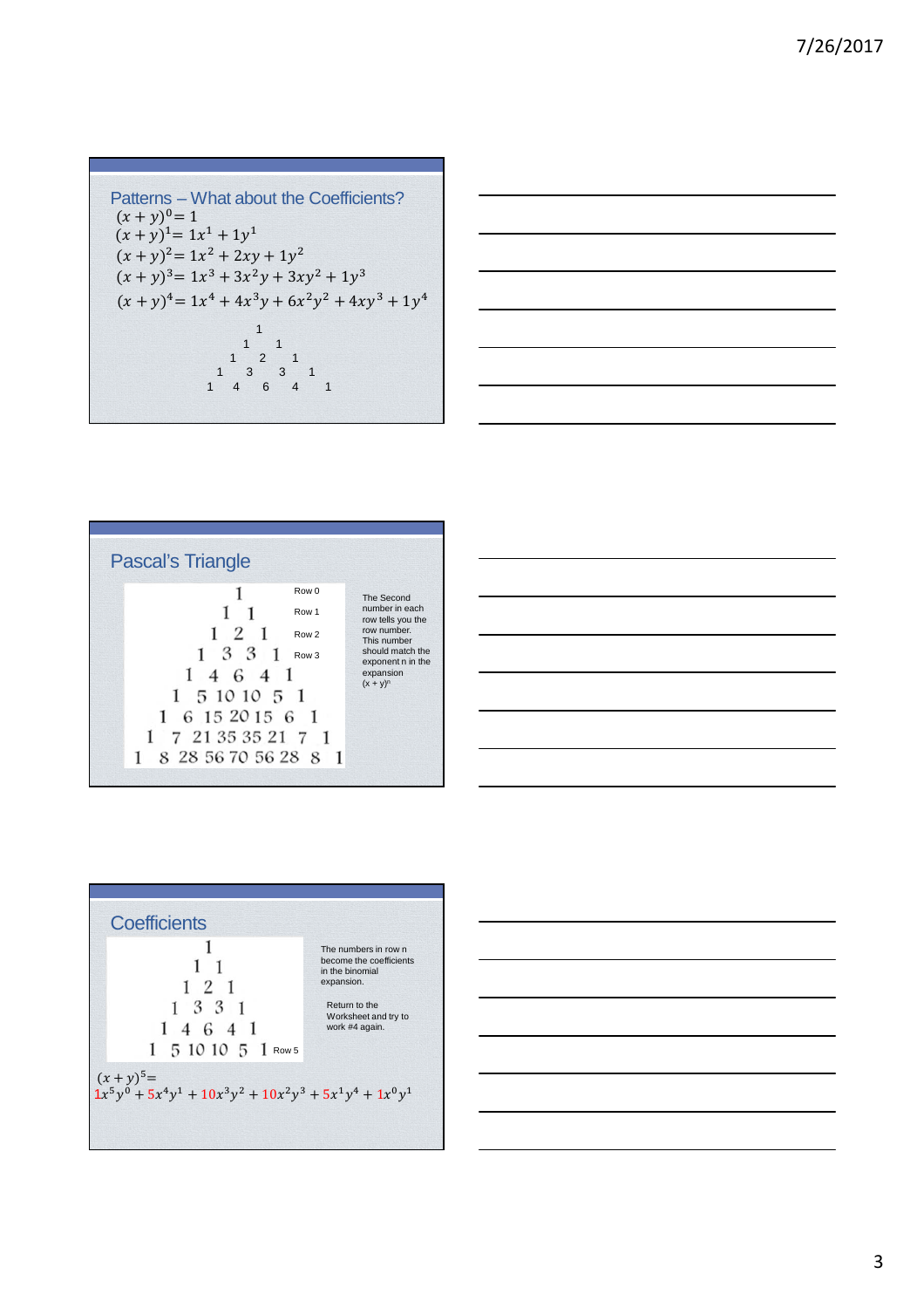# Example – You Try

Find the expansion of  $(a + b)^6 = ?$  $a^6 + 6a^5b^1 + 15a^4b^2 + 20a^3b^3 + 15a^2b^4 + 6ab^5 + b^6$ 



### What if? – Coefficients in the Binomial

If the Binomial has coefficients include them with the variable. For subtraction also include the negative with the term. Example:  $(2x+3)^4$  =  $(2x)^4 + 4(2x)^3(3) + 6(2x)^2(3)2 + 4(2x)(3)^3 + (3)^4$  $= 16x^{4} + 96x^{3} + 216x^{2} + 216x + 81$ 

You Try:  $(3x - 4)^5$ 

= (3x)<sup>5</sup> + 5(3x)<sup>4</sup>(-4) +10(3x)<sup>3</sup>(-4)<sup>2</sup> + 10(3x)<sup>2</sup>(-4)<sup>3</sup> + 5(3x)(-4)<sup>4</sup> + (-4)<sup>5</sup><br>= 243x<sup>5</sup> – 1620x<sup>4</sup> + 4320x<sup>3</sup> - 5760x<sup>2</sup> + 3240x - 1024

## What If? – Large exponent

What if the exponent is large: Do you want to write 10 or 15 rows of Pascal's Triangle every time you work a problem?

Example:  $(x + 2)^{10}$  = There Must be a quicker way!

Pascal's Triangle are made up of Combinations

 $C_{\rm o}$  $_{1}C_{0}$   $_{1}C_{1}$  $C_2C_0C_1C_2C_2$  ${}_{5}C_{0}$   ${}_{5}C_{1}$   ${}_{5}C_{2}$   ${}_{5}C_{5}$  ${}_{4}C_{0}$   ${}_{4}C_{1}$   ${}_{4}C_{2}$   ${}_{4}C_{3}$   ${}_{4}C_{4}$  Instead of writing the triangle we simply use the combination formula.  $\frac{n!}{n!}$ 

 $nCr = \frac{1}{r!(n-r)!}$ 

This formula is programmed into your calculator.